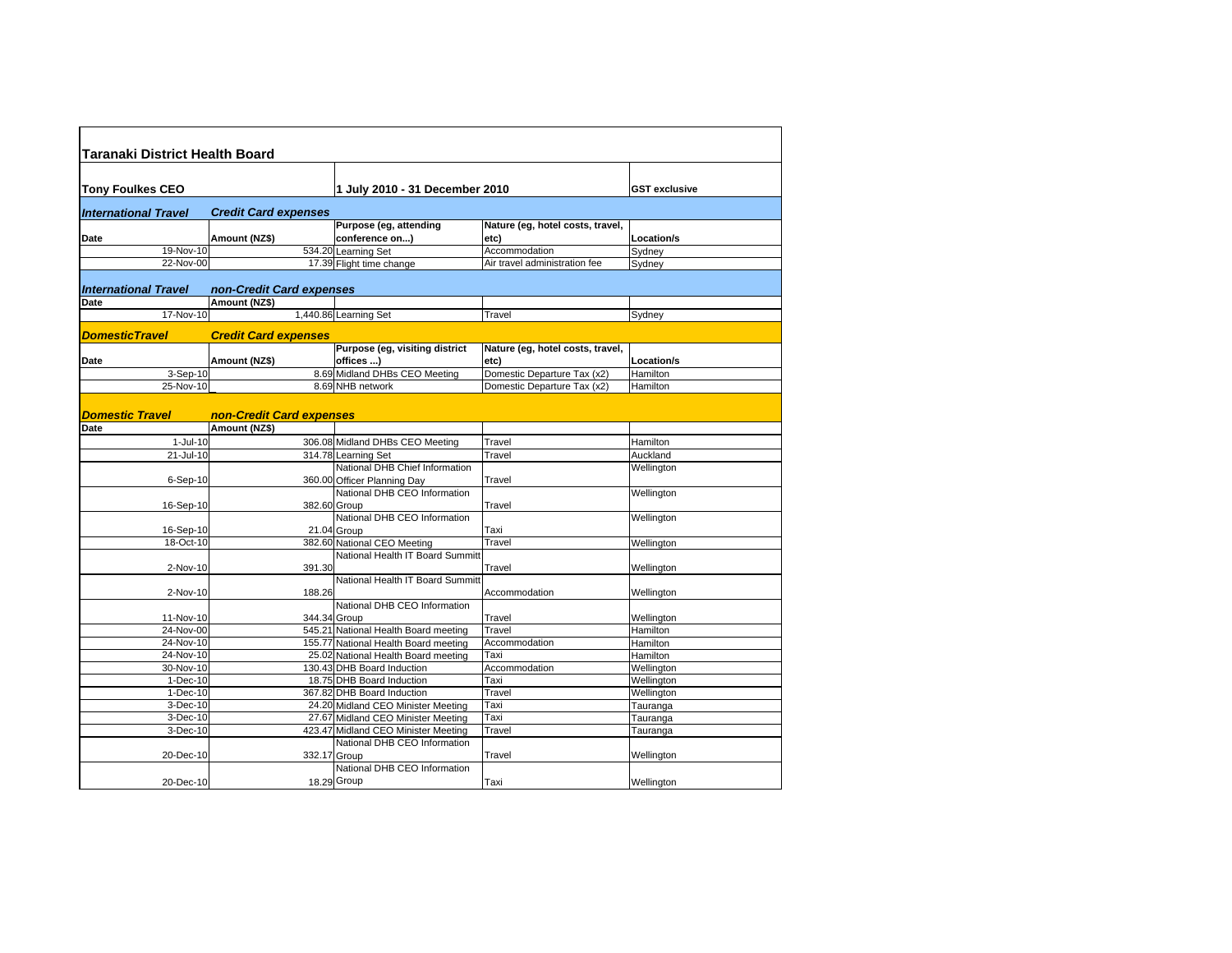## Taranaki District Health Board

| <b>Tony Foulkes CEO</b> |                                                  | 1 July 2010 - 31 December 2010 |               |            |  |
|-------------------------|--------------------------------------------------|--------------------------------|---------------|------------|--|
|                         |                                                  |                                |               |            |  |
|                         | <b>Hospitality provided Credit Card expenses</b> |                                |               |            |  |
|                         |                                                  | <b>Purpose (eg, hosting</b>    |               |            |  |
| <b>Date</b>             | Amount (NZ\$)                                    | delegation from )              | <b>Nature</b> | Location/s |  |
| Nil                     |                                                  |                                |               |            |  |

|             | <b>Hospitality provided non-Credit Card expenses</b> |
|-------------|------------------------------------------------------|
| <b>Date</b> | Amount (NZ\$)                                        |
| Nil         |                                                      |

| <b>Total hospitality</b><br>expenses for the 6- |                      |
|-------------------------------------------------|----------------------|
| monthly period                                  | <b>Amount (NZ\$)</b> |
| Nil                                             |                      |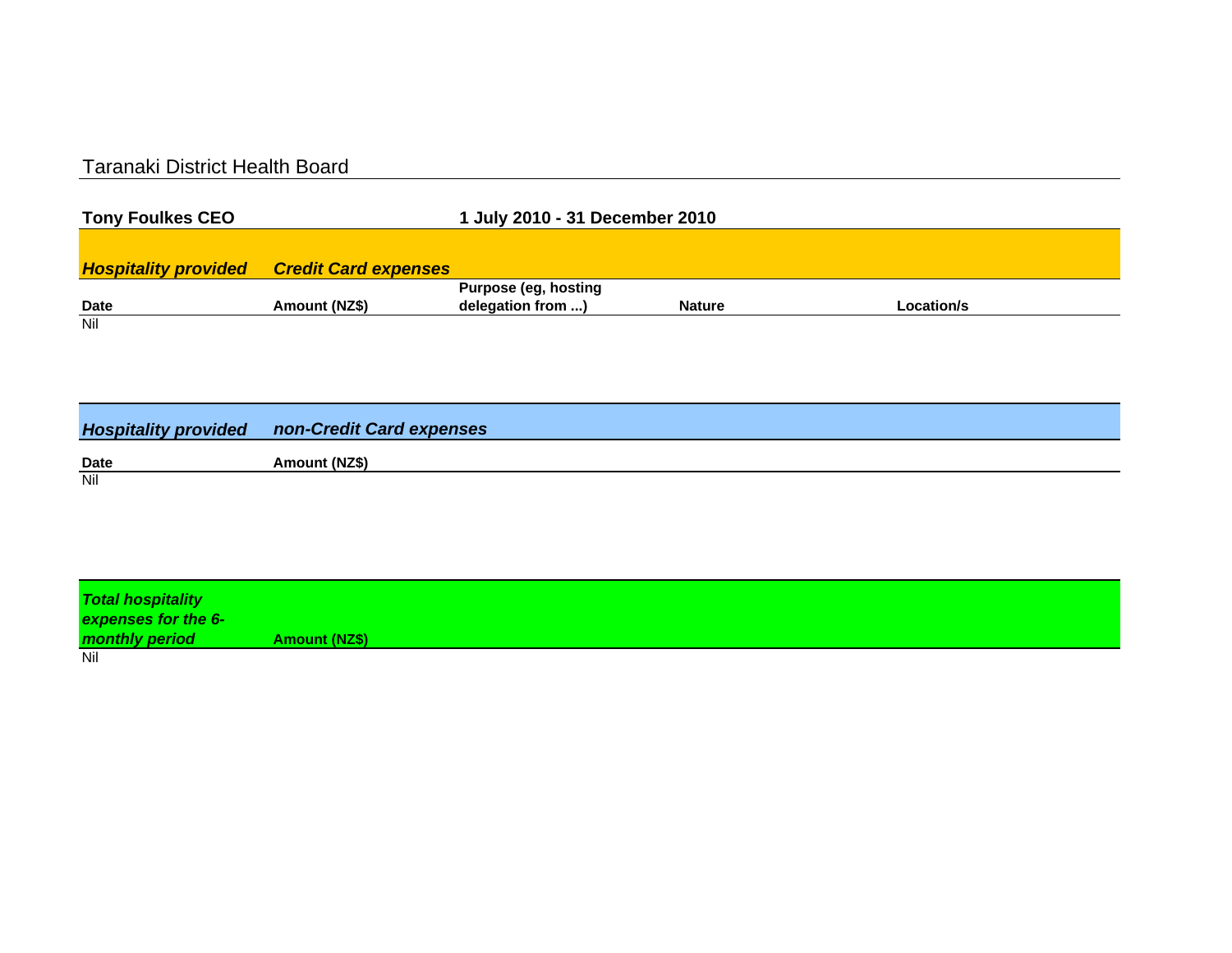| <b>Taranaki District Health Board</b> |                             |                                                       |          |
|---------------------------------------|-----------------------------|-------------------------------------------------------|----------|
| <b>Tony Foulkes CEO</b>               |                             | 1 July 2010 - 31 December 2010                        |          |
| <b>Other</b>                          | <b>Credit Card expenses</b> |                                                       |          |
| Date                                  | Amount (NZ\$)               | Purpose (eg, farewell for long-serving staff members) | Location |
| Nil                                   |                             |                                                       |          |
|                                       |                             |                                                       |          |
| <b>Other</b>                          | non-Credit Card expenses    |                                                       |          |
| <b>Date</b>                           | Amount (NZ\$)               |                                                       |          |
| Nil                                   |                             |                                                       |          |
|                                       |                             |                                                       |          |
|                                       |                             |                                                       |          |
|                                       |                             |                                                       |          |
|                                       |                             |                                                       |          |
| <b>Total other expenses for</b>       |                             |                                                       |          |
| the 6-monthly period                  | <b>Amount (NZ\$)</b>        |                                                       |          |
| Nil                                   |                             | 0.00                                                  |          |